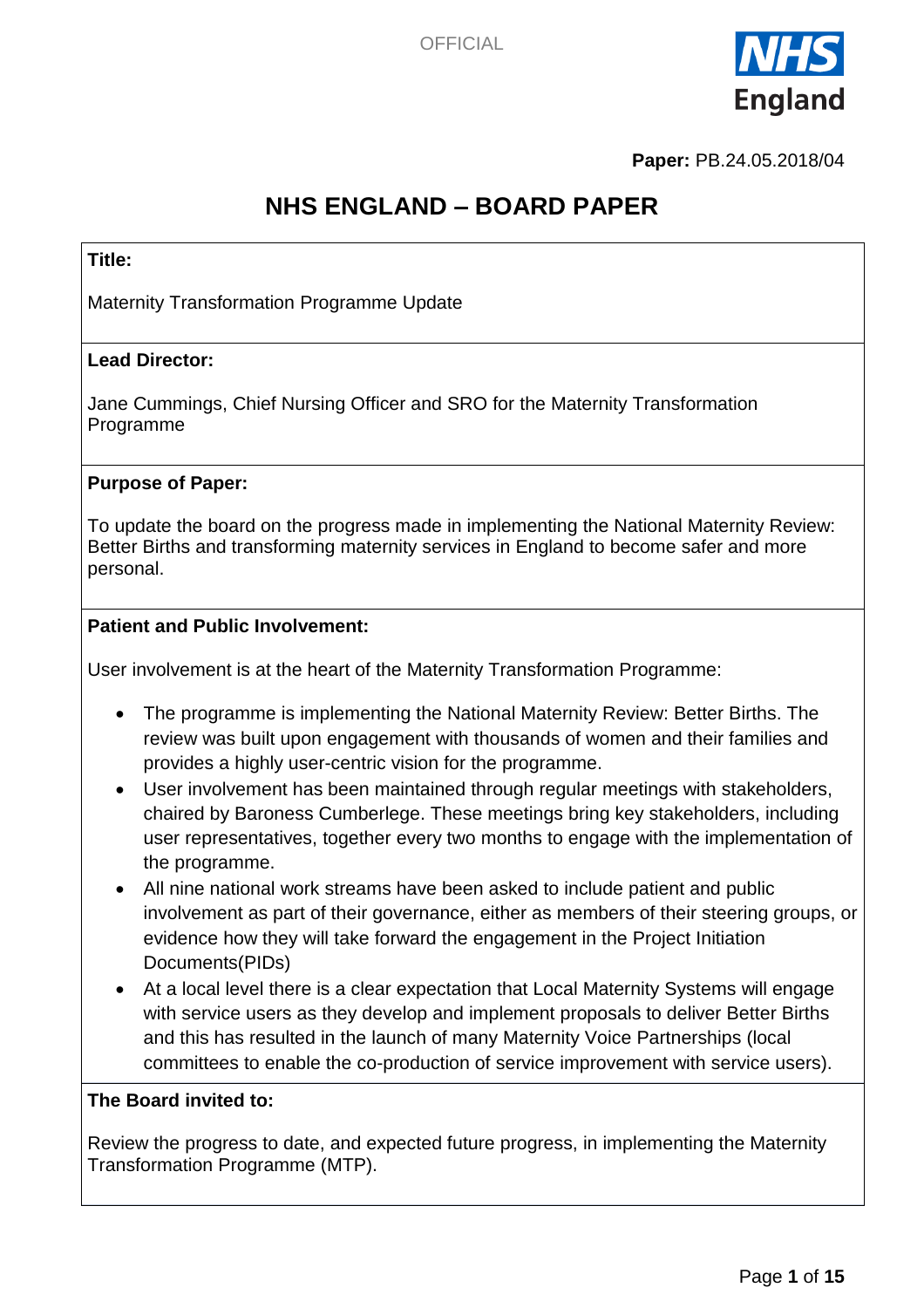# **Maternity Transformation Programme Update**

## **Purpose**

1. To update the Board on the progress made in implementing the National Maternity Review: Better Births and transforming maternity services in England to become safer and more personal.

## **Background**

2. As part of the 5 Year Forward View NHS England commissioned The National Maternity Review led by Baroness Cumberlege. Its report, *Better Births*, was published in February 2016. Initial plans to implement the review were presented to the Board in March 2016.

### **Progress to date**

- 3. Since publication, NHS England has led implementation through a national Maternity Transformation Programme Board, chaired by Sarah-Jane Marsh (CEO of Birmingham Women's and Children's NHS Foundation Trust). The programme has sought to implement the programme through:
	- a. A clear focus on place based planning, with 44 Local Maternity Systems (LMS) bringing commissioners and providers together with other stakeholders and service users. Each LMS has developed, and is implementing, proposals to deliver Better Births locally;
	- b. NHS England is working closely with our Five Year Forward View (FYFV) partners, to provide a single voice and vision for the improvement of maternity services in England. All FYFV partners are taking an active role in our programme board, with national work streams being led by NHS Improvement (Good Practice for Safer Care), Health Education England (Workforce Planning) and Public Health England (Prevention). Other key stakeholders, such as the Royal College of Midwives and the Royal College of Obstetricians and Gynaecologists and the Care Quality Commission are also active partners in our national board and contributing to national work streams; and
	- c. A strong focus on augmenting national activity with investing in regional and clinical network support to provide each LMS with a bespoke offer of support to deliver safer and more personal maternity services.

## **Programme Outcomes**

- 4. Local Maternity Systems have been asked to set out a local vision for the transformation of maternity services. They should incorporate the following:
	- a. How the safety of maternity care will be improved so that all services:
		- i. Have reduced rates of stillbirth, neonatal death, maternal death and brain injury during birth by 20% by the end of 2020/21, and are on track to make a 50% reduction by 2025;
		- ii. Have implemented the Saving Babies' Lives care bundle in full by March 2019;
		- iii. Are investigating and learning from incidents, and are sharing this learning through their Local Maternity Systems and with others; and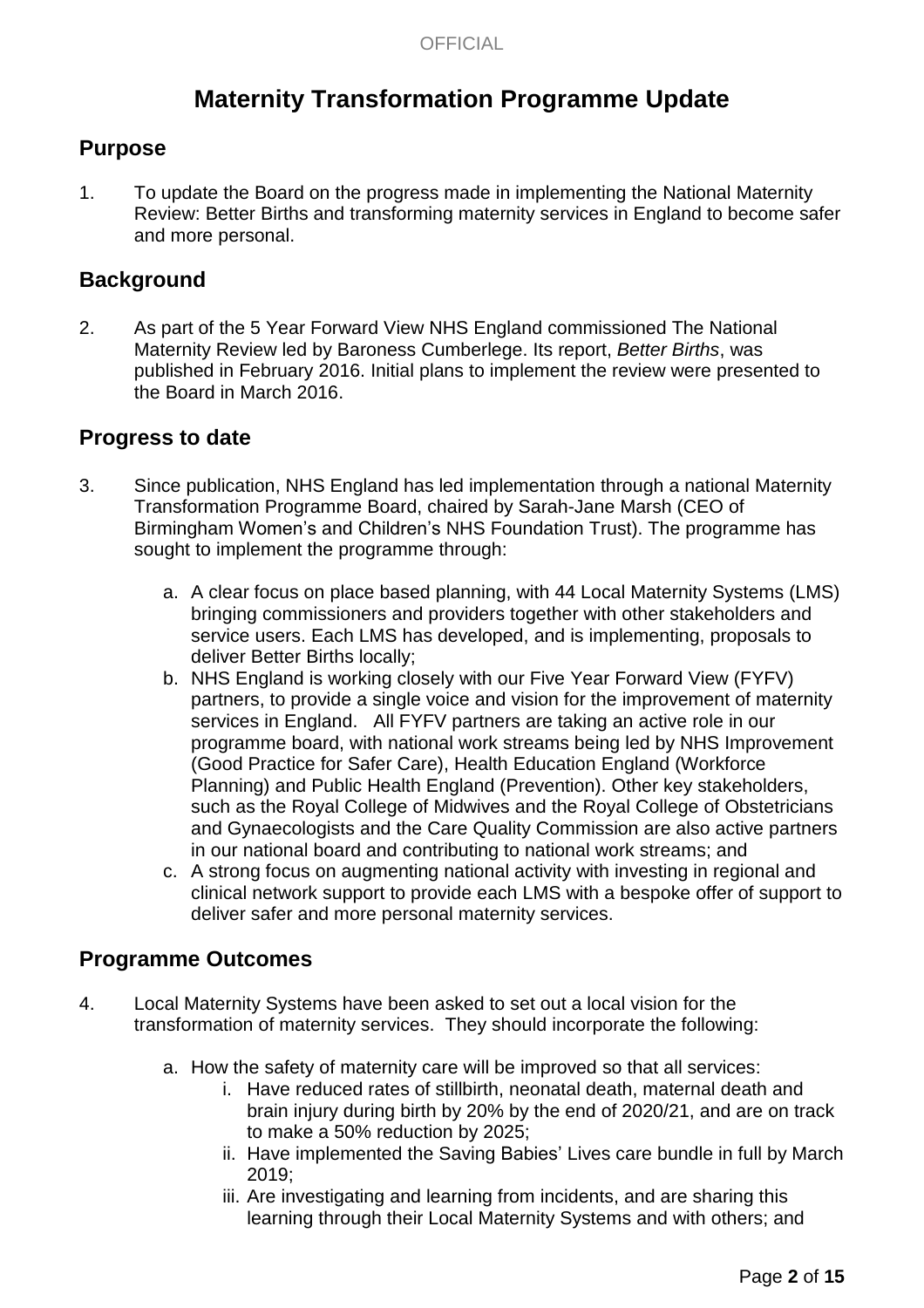- iv. Are fully engaged in the development and implementation of the NHS Improvement Maternity and Neonatal Health Safety Collaborative.
- b. How choice in, and personalisation of, maternity services will be improved so that, by the end of 2020/21:
	- i. All pregnant women have a personalised care plan;
	- ii. All women are able to make choices about their maternity care, during pregnancy, birth and postnatally;
	- iii. Most women receive continuity of the person caring for them during pregnancy, birth and postnatally; and
	- iv. More women are able to give birth in midwifery settings (at home and in midwifery units).
- 5. Additionally the following deliverables are expected in 2018/19:
	- a. Agreement of trajectories, by June 2018, to deliver the maternity system "ask" by 2021, including specific improvements to safety, choice and personalisation of services;
	- b. 150,000 women able to access electronic medical records;
	- c. Increases in the number of women receiving continuity of the person caring for them during pregnancy, birth and postnatally, so that by March 2019 20% of women booking receive continuity; and
	- d. Continue to increase access to specialist perinatal mental health services, ensuring that an additional 9,000 women access specialist perinatal mental health services and boost bed numbers in the 19 units that will be open by the end of 2018/19 so that overall capacity s increased by 49%.

## **Investing in Early Adopters and Pioneers**

- 6. As recommended in *Better Births*, **Early Adopters** were selected to implement elements of *Better Births* at pace. Following an open application process, seven LMS were selected. £8m is being invested in them during the 2017 and 2018 calendar years to deliver agreed outputs relating to *Better Births*. Learning from these sites is being actively shared with the NHS. A list of the sites and exemplars from them, and other LMS, is attached in Appendix A. Interventions being implemented include:
	- a. Continuity of Carer, with a number of different models being tested across the country;
	- b. Electronic maternity records shared, with appropriate permissions, between providers of care (including maternity providers, GPs and Health Visitors) and service users;
	- c. Improved postnatal care including extending the period of postnatal care and improving the transition to Health Visitor and GP services; and
	- d. Community Hubs that bring together antenatal, postnatal and free standing midwifery birth facilities with other community facilities such as children centres, particularly in deprived areas, to wrap care around women and their families in a community setting.
- 7. An independent evaluation of the Early Adopters is being carried out and is expected in Q1 of 2019/20.
- 8. *Better Births* also recommended that the NHS should trial and evaluate **Personal Maternity Care Budgets** (PMCBs) in specific geographies to support women in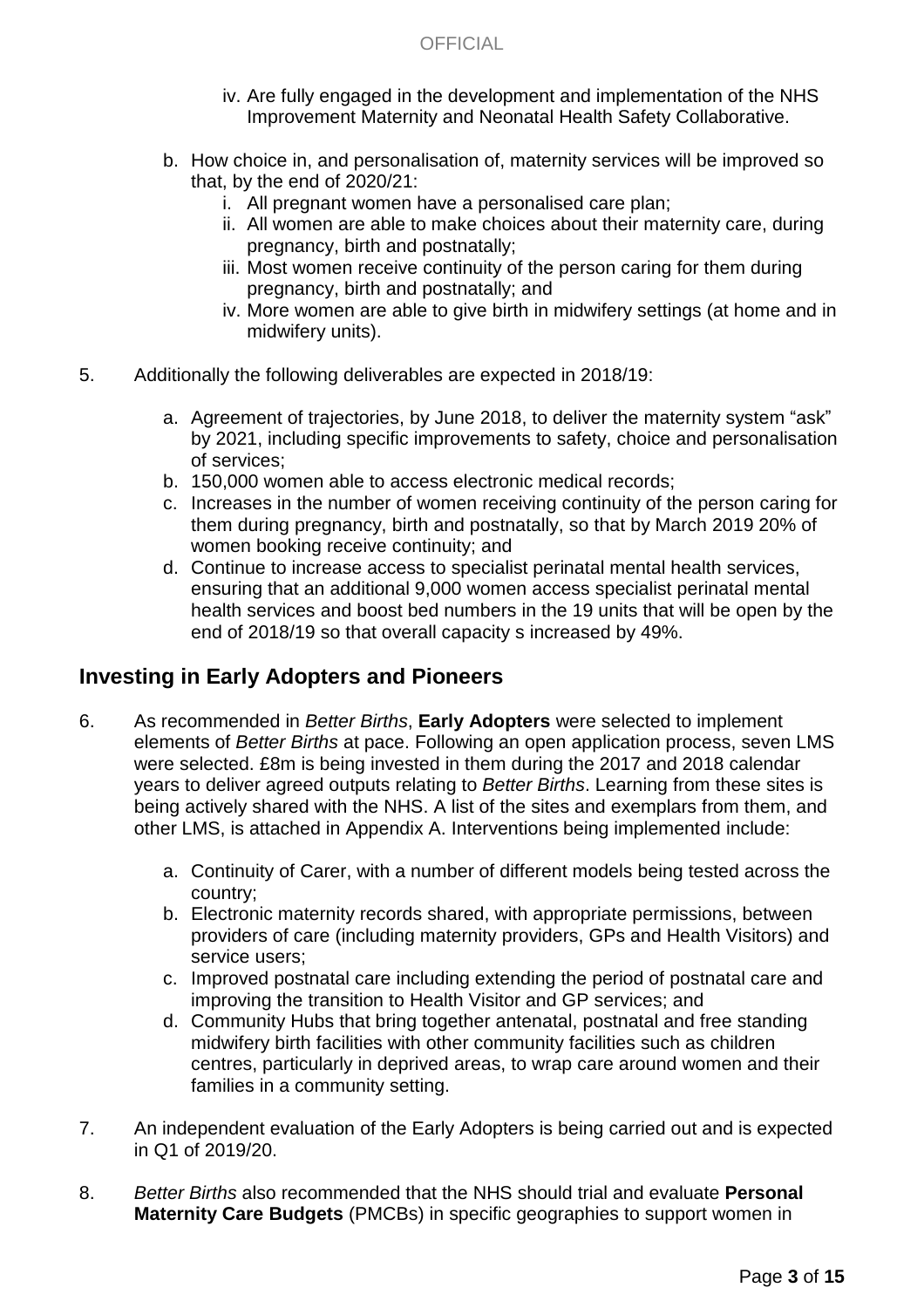making active choices about their maternity care. 7 Choice Pioneers sites were selected and the 'Next steps on the NHS Five Year Forward View' committed us to delivering 10,000 PMCBs by April 2018. By the end of March 2018 the NHS delivered 18,905 PMCBs. An independent evaluation is underway and is expected by March 2019.

## **Supporting Local Delivery**

- 9. Initial analysis of the 44 Local Maternity System plans in November 2017 revealed a number of areas where additional support was required to assist LMS in bringing forward comprehensive plans:
	- a. Identifying specific actions to reduce stillbirths and neonatal deaths further advice was provided on areas for focus and the NHS Improvement Maternity and Neonatal Quality Improvement programme is providing tailored advice;
	- b. Learning from serious incidents a standardised perinatal mortality review tool has now been made available and the Healthcare Safety Investigations Branch has begun to lead certain types of investigation;
	- c. Providing continuity of carer guidance has now been published, an i-learn module has been made available through the Royal College of Midwives, and all Heads of Midwifery have been offered one to one advice;
	- d. Articulating the financial case for change regional teams have been providing bespoke advice; and
	- e. Defining the 'level of ambition' baselines and trajectories against the "ask" additional guidance has been provided.
- 10. The key task of the programme as we support and assure delivery of improvements at LMS level is to ensure that the bespoke support offer to each LMS remains current, focused on their key needs and puts them in the strongest possible position to make the required improvements. This will be done through three main routes:
	- a. Nationally, NHS England is investing £26.5m of transformation funding in 18/19 and working with our 5 Year Forward Partners, through 9 national work streams, to deliver enabling actions and support for Local Maternity Systems. Appendix B sets out the key deliverables from each national work stream to date;
	- b. Regional colleagues are working closely with Local Maternity Systems to assure and support development of local plans. They will also oversee delivery against local trajectories; and
	- c. The 12 Clinical Networks are providing clinical expertise and practical support to Local Maternity Systems as they develop and implement their plans.

## **Improving NHS Performance**

- 11. As noted at the time of publication, despite the growing challenges faced by maternity services as the complexities caused by age, weight and number of comorbidities of service users increases, the NHS continues to deliver improvements in the outcomes it achieves:
	- a. Between 2010 and 2016 the NHS delivered a 14% reduction in stillbirth, a 6% reduction in neonatal death and a 17% reduction in maternal death; and
	- b. The Care Quality Commission maternity experience survey, published in March 2018, showed improvements in most areas including choice, emotional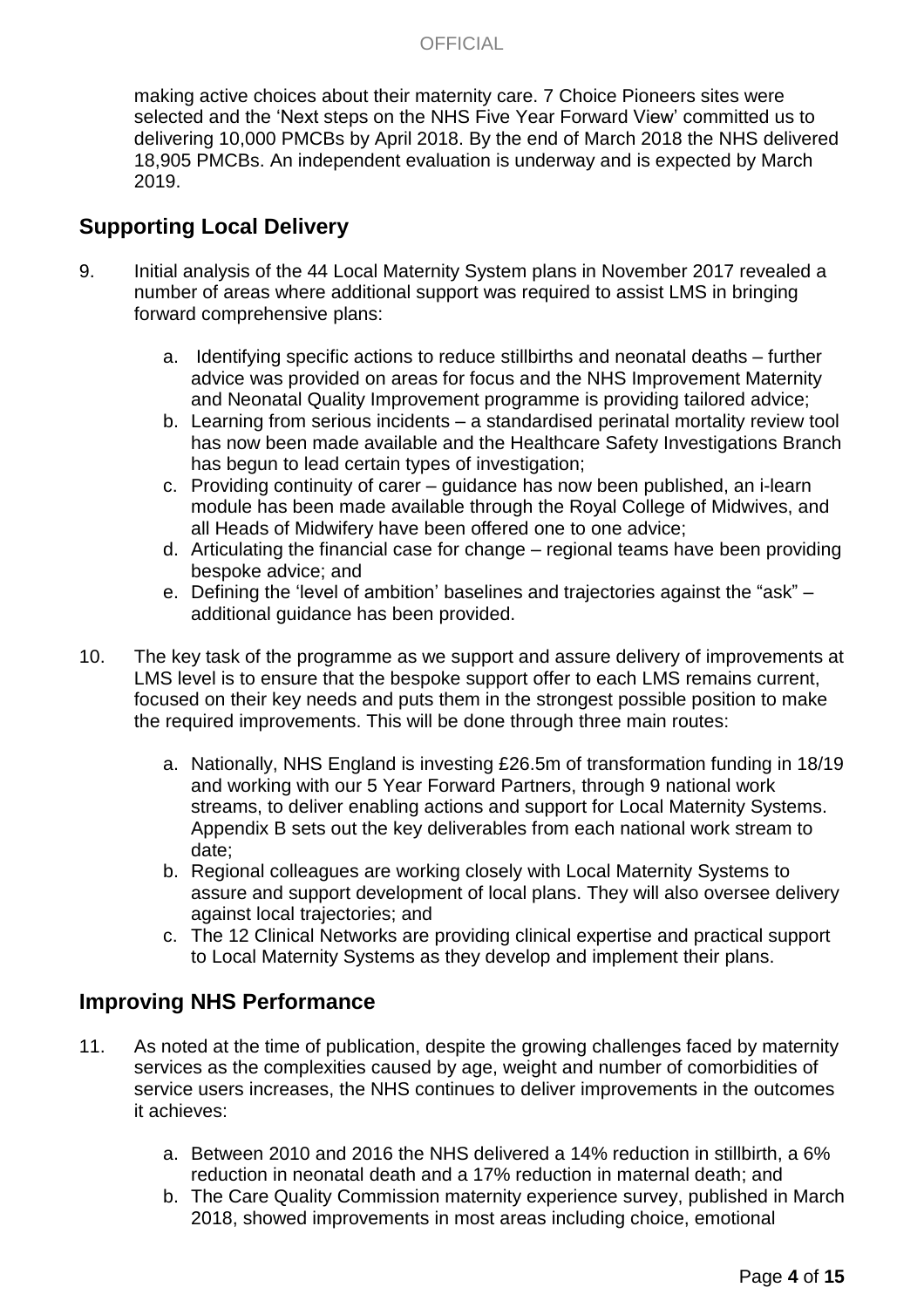support, postnatal care and with fewer women being left alone at a time that worried them.

## **Next Steps**

12. The programme will continue to work closely with national, regional and local partners to ensure on-going delivery of improvements to maternity services. This will be particularly important given the increasing challenges noted in paragraph 10, and the increased rate of improvement in safety outcomes required to meet the 50% reduction in stillbirth, neonatal death, serious brain injuries and maternal death by 2025. Key elements of the programme are designed to address this challenge including the implementation of, and on-going revisions to, the Saving Babies Lives care bundle, the Safety Collaborative and the creation of Maternal Medicine Networks.

## **Implications**

#### **Risks**

- 13. Ensuring the right size and shape of the workforce to meet the future predicted demand for maternity care has been consistently identified as the most significant risk the programme faces. This risk is being mitigated through the following actions:
	- a. As part of the 'Transforming the Workforce' national work stream, led by Health Education England, the programme is developing a shared understanding of the maternity workforce required in 2021 to deliver Better Births;
	- b. As part of the Better Births '2 Years On' Event held in Manchester in March the Secretary of State for Health announced a plan to train 3,000 extra midwives over 4 years;
	- c. Health Education England have also committed to standardise the career pathway for Maternity Support Workers and to consider alternative entry points into the profession of midwifery;
	- a. Efforts to reduce stillbirths have increased demand for scans in the final trimester of pregnancy. To meet this demand Health Education England is training 200 healthcare professionals to be able to undertake scans. 58 trainees have been recruited through two cohorts. Further cohorts are being recruited to deliver the additional sonographers required; and
	- d. A shared maternity workforce delivery plan will be published later in 2018 setting out further actions required to deliver the right size and shape workforce for maternity services in England.
- 13. Some LMS have progressed more rapidly than others in articulating and beginning to implement a credible plan for transformation. This risk is being mitigated through the deployment of bespoke support offers to each LMS including targeted support from regional and clinical network colleagues for the most challenged economies. We expect that this will result in all LMS being able to articulate agreed trajectories for improvement by June 2018 as required by the refreshed shared planning guidance for 2018/19.
- 14. There is a link between smoking during pregnancy and outcomes, such as the rate of stillbirth. This has been recognised in the Saving Babies' Lives care bundle, which encourages NHS maternity services to identify smokers through a carbon monoxide test, and refer women with a positive reading to smoking cessation services.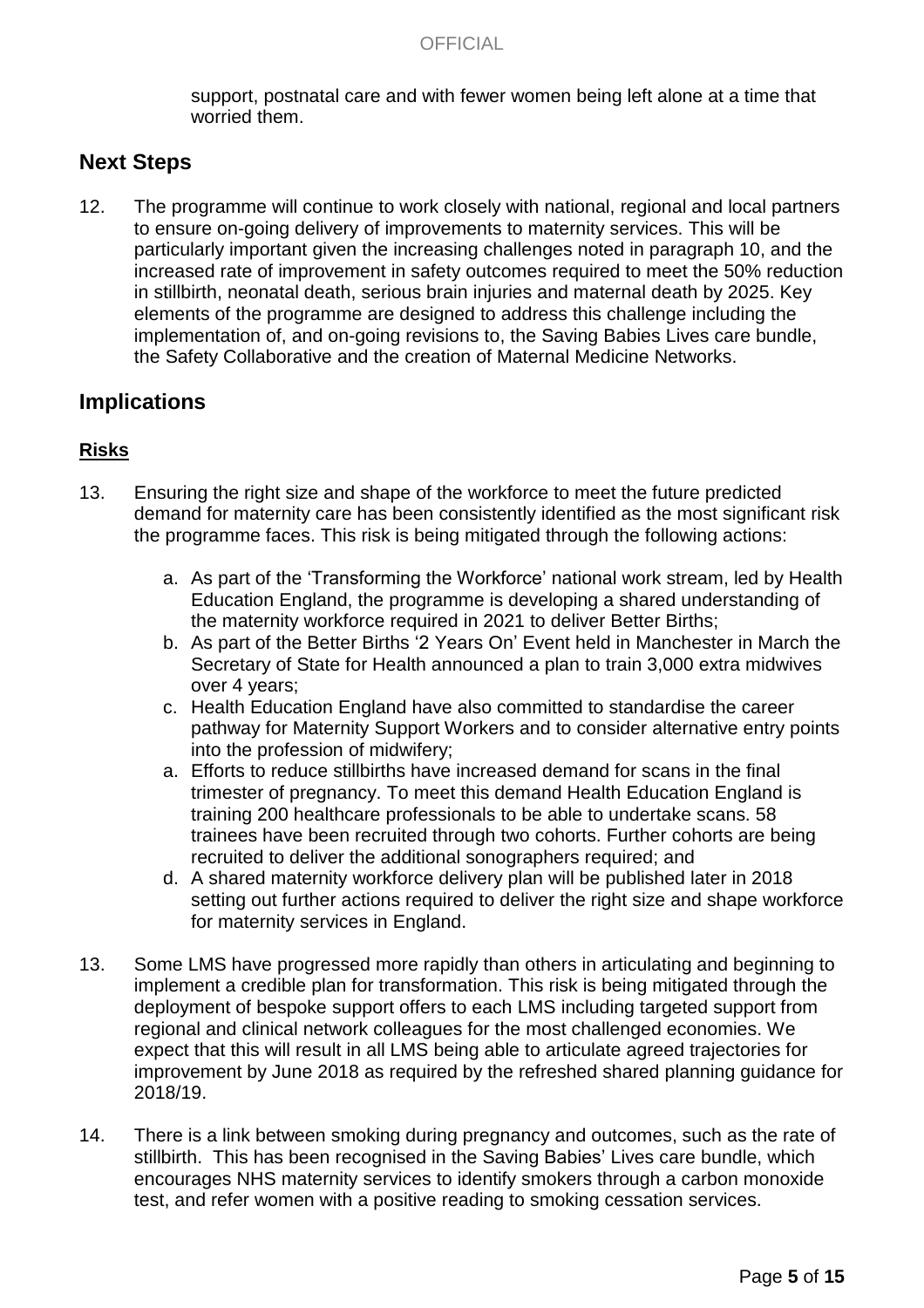#### **OFFICIAL**

Smoking cessation services are commissioned by local authorities. Although local authorities are members of LMS, LMS report varying levels of provision for and commitment to such services.

#### **Resources Required**

15. NHS England is supporting this programme through the investment of £22.5m in Local Maternity Systems and Clinical Networks in 2018/19 with an additional £4m being invested in national and regional support.

#### **Recommendations**

16. That the Board note the progress to date, and expected future progress, in implementing the Maternity Transformation Programme (MTP).

#### **Matt Tagney, Programme Director, Maternity Transformation Programme**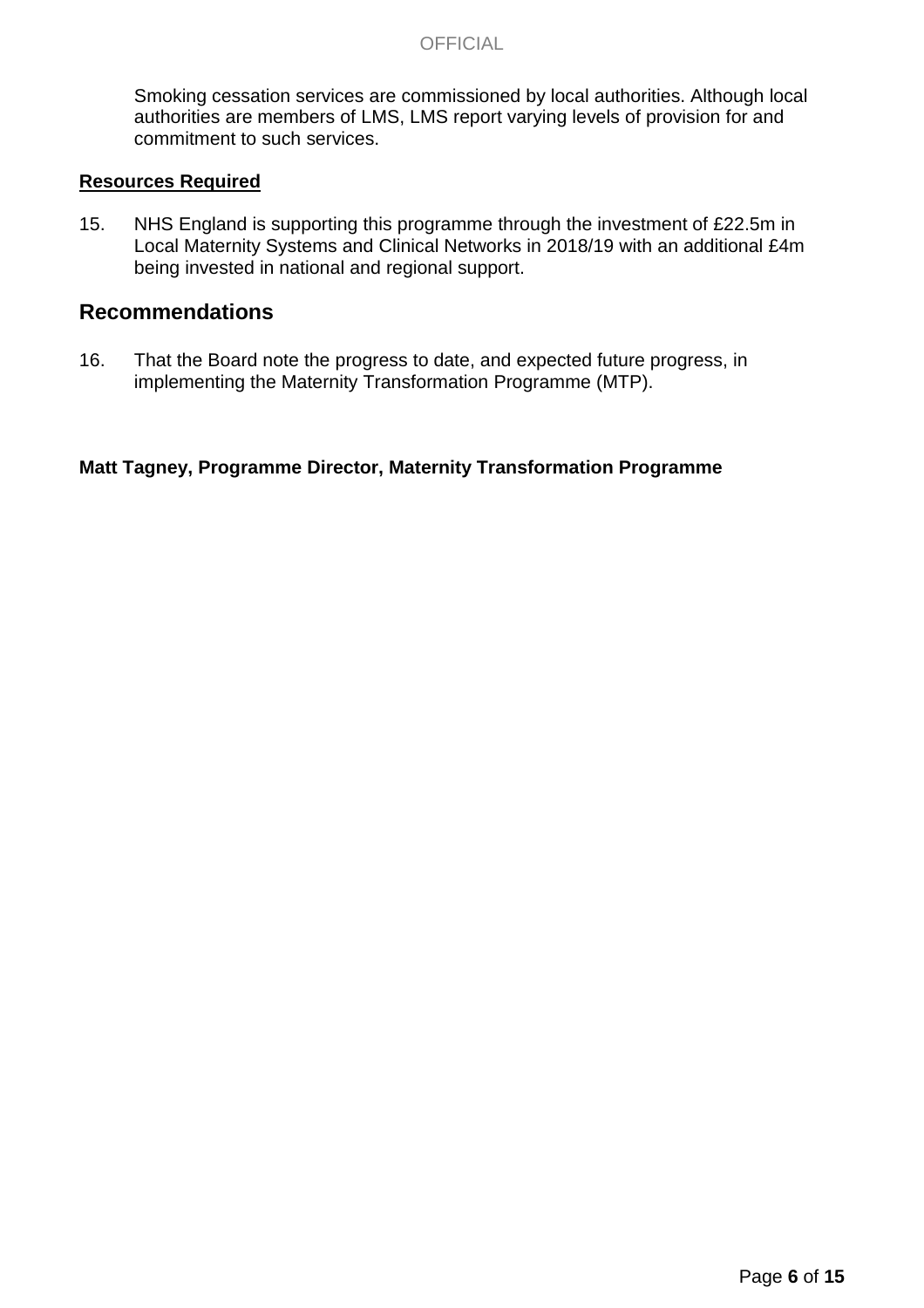## **APPENDIX A**

# **Maternity Transformation Exemplars**

## **Early Adopters**



### **Maternity Early Adopters**

- **1. Cheshire & Merseyside** have opened their first pop up midwifery service in April 2018, operating from a community hub setting with a continuity of carer model. They plan to open a second one by the end of summer 2018
- **2. BUMP** the initial continuity of carer pilots have provided improved antenatal and postnatal care to over 3,000 women showing an improvement in women reported experience. Plans are progressing for the electronic maternity care record to start in summer 2018 with roll out completed by December 2018 and a single point of access to maternity services across the area
- **3. Surrey Heartlands** have made good progress towards a shared IT system, which is being rolled out across Trusts with the ambition to make this consistent across Surrey Heartlands. The single point of access advice line is operational, with official opening in May 2018 in partnership with South East Coast Ambulance service
- **4. North Central London** have opened one of their community hubs and have agreed plans for their next community hub pilot. They are also developing a shared agreement to allow midwives to work across London, breaking down traditional organisational boundaries.
- **5. Somerset** has appointed six maternity support workers to pilot improvements in postnatal care. A county wide app and maternity information system will be available to GPs Women, and Trusts towards the end of 2018
- **6. Dorset** is implementing a LMS wide single point of access and is developing a digital platform to launch personal maternity care records. They have also produced a continuity of carer audit tool which has been made available to other LMS across England. They are expanding duration of the current post-natal care pathway to a minimum of 28 days postnatally and an option for women to extend to three months if appropriate.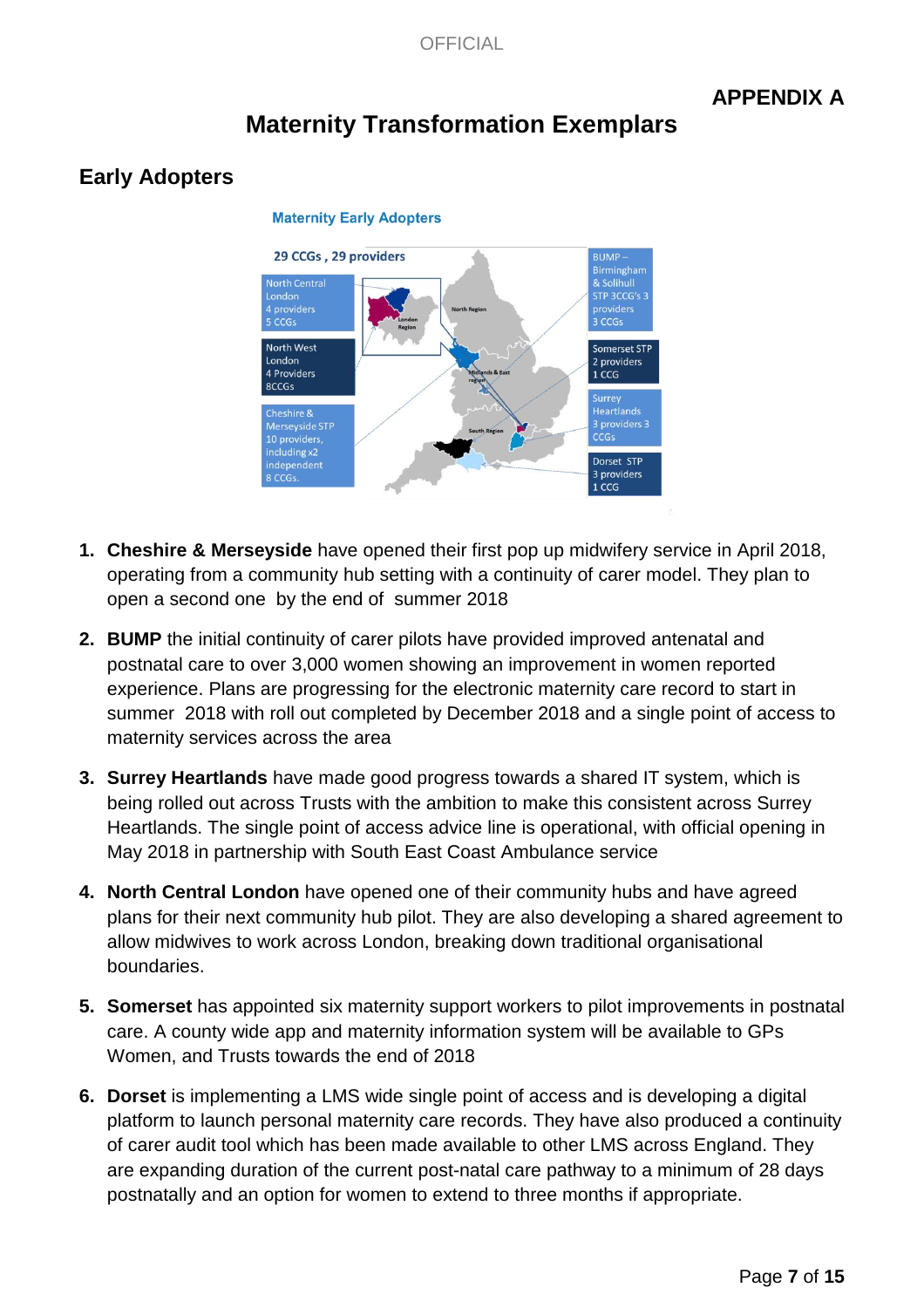7. **North West London** have rolled out continuity of care pilots implementing a mixture of case loading teams (full continuity) and enhanced continuity of carer through group practice (antenatal and postnatal continuity) and expect to provide an enhanced service to more than 40% of pregnant women in NW London in 2018. In addition, their improvement in postnatal care pilot is testing a personalised postnatal care plan, postnatal discharge packs and photo booklet with a plan to expand this to cover antenatal care

## **Exemplars from other Local Maternity Systems**

- **8.** *Better Births* recommended that "**Community Hubs** should be established, where maternity services, particularly ante- and postnatally, are provided alongside other familyorientated health and social services provided by statutory and voluntary agencies…"
	- a. In Lincolnshire, four pilot sites have opened in children's centres which are situated in some of the county's most deprived communities, bringing midwifery, health visiting and children's services together. Extensive engagement with families and staff in the pilot site areas has meant that the community hubs reflect local needs. A formal, independent evaluation is being carried out.
	- b. In Kidderminster, a community hub was opened in April 2017 to provide a 'one stop shop' for midwifery, obstetric and public health services; improved multidisciplinary working means that women can have immediate access to obstetric care, without needing to travel to hospital.
- **9. Maternity Voices Partnerships (MVPs)** are the means of ensuring service user coproduction in Local Maternity services. They bring together representatives from a wide range of organisations with maternity service users and their families comprising at least a third of the membership. As at April 2018, 81 MVPs had been established covering 41 out of 44 LMSs. Some examples of strong co-production work are given below:
	- a. NHS London Clinical Network created the Maternity [Bereavement](http://www.londonscn.nhs.uk/publication/gathering-feedback-from-families-following-the-death-of-their-baby/) Experience [Measure,](http://www.londonscn.nhs.uk/publication/gathering-feedback-from-families-following-the-death-of-their-baby/) a co-produced toolkit to help maternity services gather feedback from families when a baby dies. The measure was developed in conjunction with the charity Sands (who carried out a survey of bereaved families to inform the toolkit) and national NHS England functions including the experience of care and MTP teams.
	- b. NHS London Clinical Network created the **'**[Nobody's](http://www.londonscn.nhs.uk/publication/co-producing-maternity-solutions-case-studies/) Patient' case studies which identify existing good practice and developed co-produced solutions to improve care for bereaved parents, parents having a baby admitted to the neonatal unit and mothers who are seriously ill during pregnancy. The work was funded by NHS England's #MatExp Challenge Fund.
	- c. In South East London, Lewisham MVP worked with women to improve support for those with mental health conditions, creating the 'it's OK not to feel OK' campaign which aimed to reduce the stigma associated with perinatal mental health conditions and encourage early access to treatment (which is proven to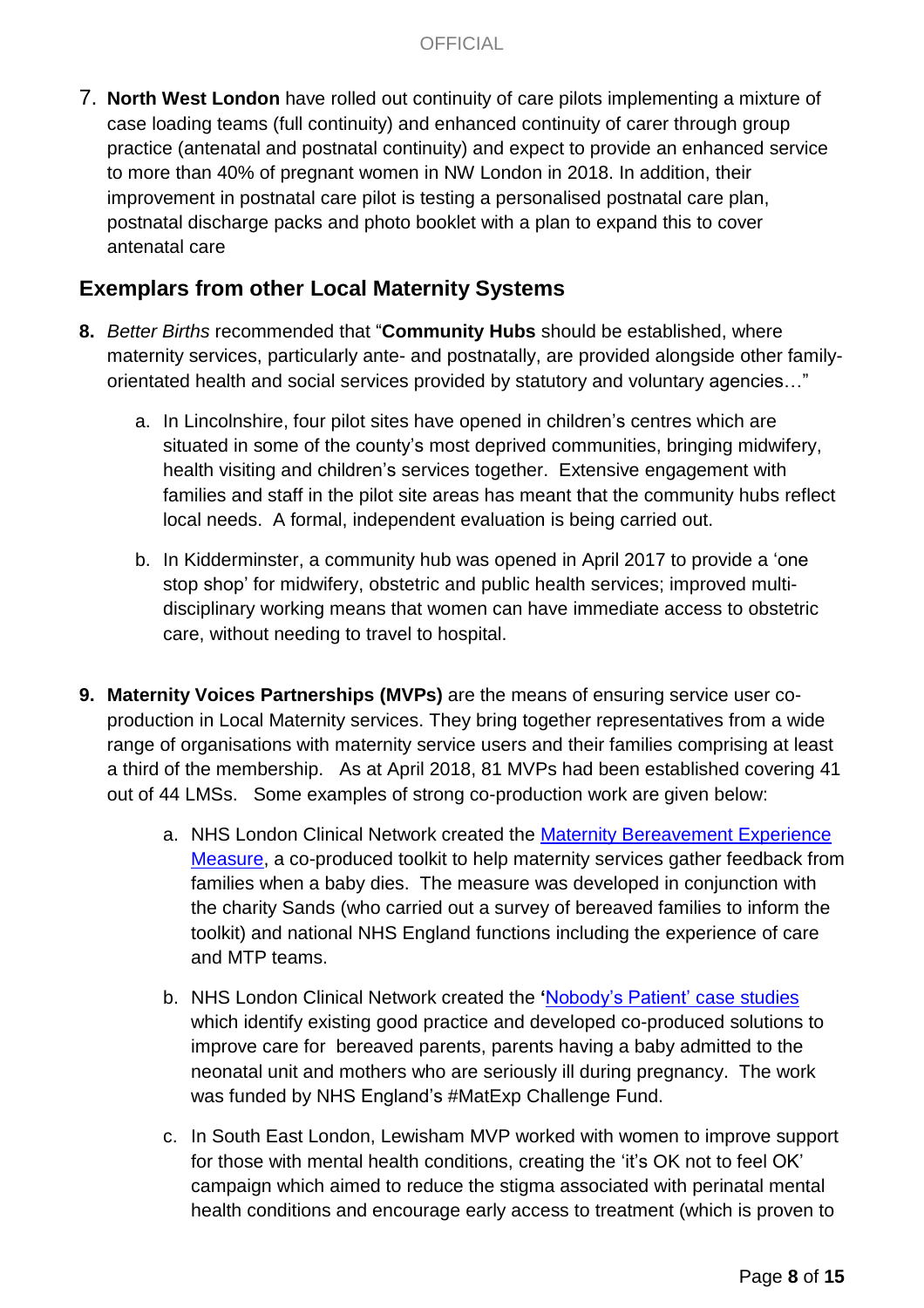#### **OFFICIAL**

improve outcomes) as well as securing funding for a two year peer support perinatal mental health programme run by MIND.

**10.**Northamptonshire LMS has implemented strong processes to **learn from serious incidents**. Regular meetings take place between commissioners and providers to review serious incident notifications and investigation reports to identify any common themes; and anonymised investigation reports are shared with Northamptonshire Maternity Voices Partnership to assure service users that investigations are properly conducted, that are actions are implemented and to provide external challenge to investigations.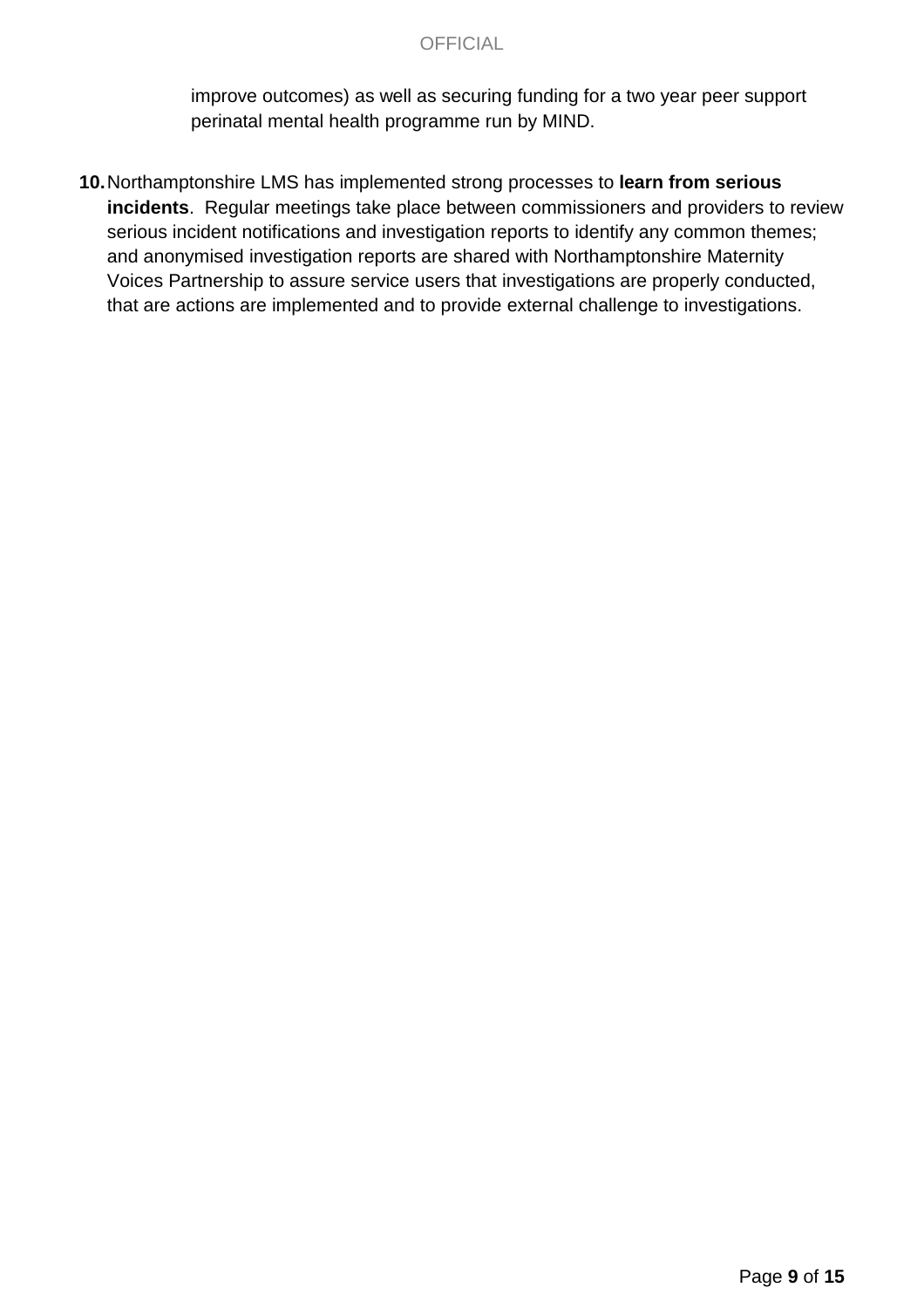## **APPENDIX B**

## **Maternity Transformation National Work Stream Deliverables**

This annex sets out the key enabling activities undertaken by each of the 9 national work streams within the Maternity Transformation Programme to date.

### **1. Local Transformation**

- By March 2017, 44 Local Maternity Systems (LMS) were formed, bringing together commissioners, providers and service users to provide local leadership and place-based planning for maternity.
- Over the past year, these LMS have set out proposals to implement *Better Births* in their areas, which they will be implementing in 2018/19 and thereafter.
- To help them do this, every LMS has been provided a bespoke offer of support, setting out the guidance and assistance they can expect from a national and regional level, and from their local strategic clinical network.
- From a national perspective, support in 2017/18 has included the following:
	- o **Implementing Better Births: A resource pack for LMS** (March 2017) provided advice to LMS on how to approach their initial plans for Implementing Better Births.
	- o **Implementing Better Births: Continuity of Carer** (Dec 2017) sets out two models for implementing continuity of carer, and provides practical guidance to LMS on how to develop a continuity of carer model within their services.
	- o Work is underway with the RCM to provide further resources to support implementation of continuity of carer, including workforce modelling based on the Birthrate+ methodology, a national evaluation framework, and e-learning for RCM midwives.
	- o Bespoke data packs were shared with each LMS, setting out themes of focus in Neonatal Critical Care and key points for LMS to consider as part of their plans.
	- o In June and January, **LMS Leadership Events** bringing together LMS SROs from across the country to discuss objectives, share best practice and challenges and find common solutions.
	- o In October, the first meeting of the **Rural LMS Network**, bringing together distant areas to address the common challenges of rurality.
	- o In November, an **Expert Reference Group on postnatal care** was convened under the leadership of Dr Jacqueline Cornish. A range of recommendations are expected in early 2018.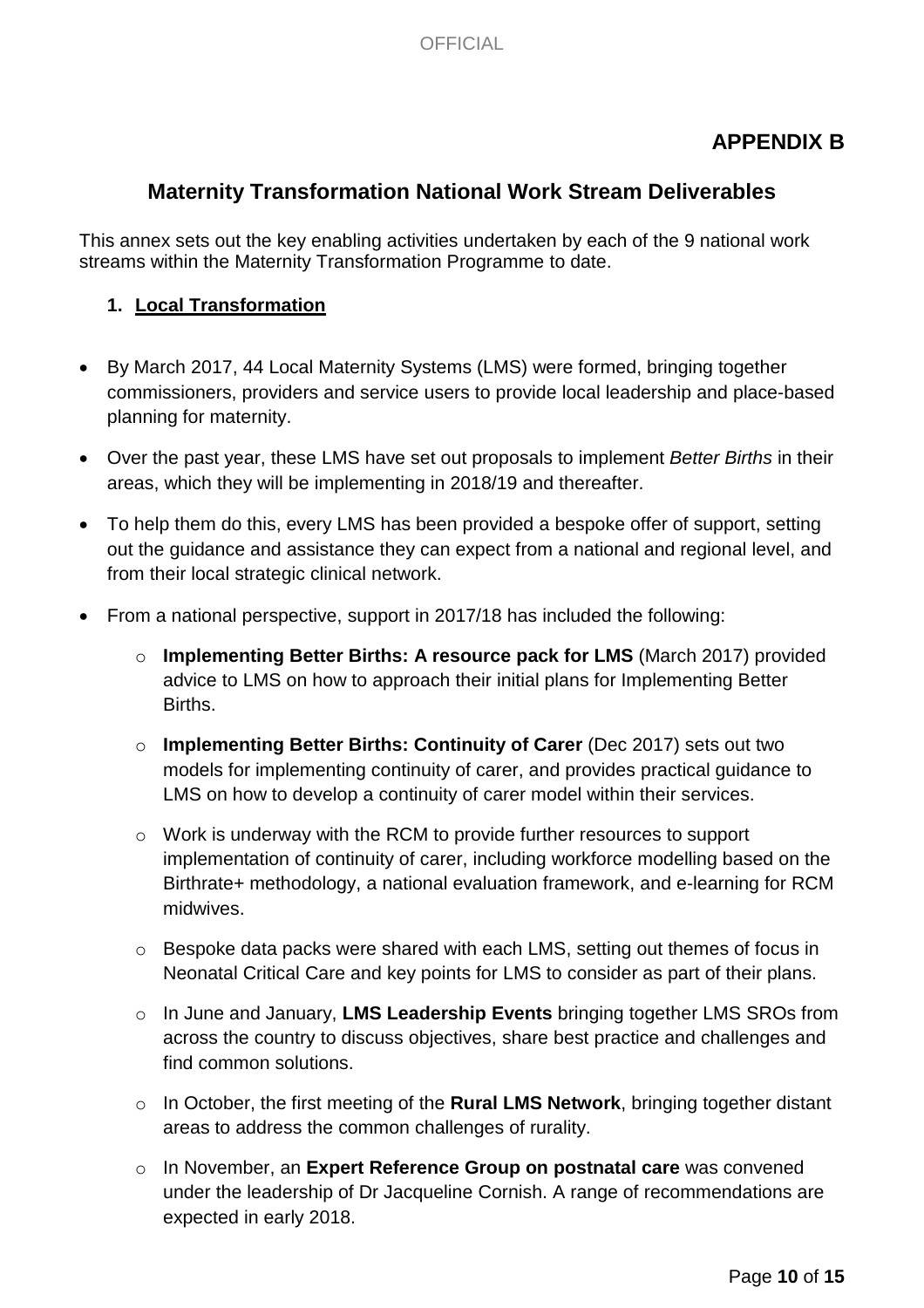### **2. Promoting Good Practice for Safer Care**

- The **Saving Babies' Lives care bundle** is now being implemented by the majority of maternity care providers. An evaluation of the care bundle is expected in the summer of 2018
- Every NHS trust with a maternity service is taking part in **National Maternal and Neonatal Health Safety Collaborative,** 44 Trusts recruited for Wave 1 (2017/18), 45 Trusts recruited for Wave 2 (2018/19) and 45 Trusts recruited for Wave 3 (2019/20).
- The **'Atain' programme** has been launched focusing on reducing avoidable causes of harm that can lead to infants born at term being admitted to a neonatal unit.
- We now have named national, regional and local **Maternity Safety Champions**, in every national, regional and local NHS organisation involved with delivering safe maternity and neonatal care.
- The **Health Safety Information Branch** will progressively roll out independent investigation into intrapartum stillbirths, neonatal deaths, serious brain injuries and maternal deaths from spring 2018. The **NHS SI Framework** will be refreshed in 2018, and the Secretary of State has set out an intention to implement stage 2 of **Rapid Resolution and Redress** from April 2019.
- **The Perinatal Mortality Review Tool (PMRT),** led by MBRRACE-UK, is being rolled out to support Systematic, multidisciplinary, high quality reviews of the circumstances and care leading up to and surrounding each stillbirth and neonatal death. More information about the PMRT is available at:

**<https://www.npeu.ox.ac.uk/pmrt/programme>**

#### **3. Increasing Choice and Personalisation**

- **7 choice pioneer sites** are working within maternity systems to widen and deepen choice and personalisation across CCG boundaries, provide opportunities for new providers, empower women to take control and enabling women to make decisions about their care.
- More than 18,905 women have had a **Personal Maternity Care Budget** at the end of March 2018
- **Decision Aids** will be published this year to support the 'choice discussion' with women about place of birth
- Pioneers have commissioned new services and tools to empower and enable women to take control of their care examples include;
	- o Apps to introduce choice at an earlier stage of pregnancy,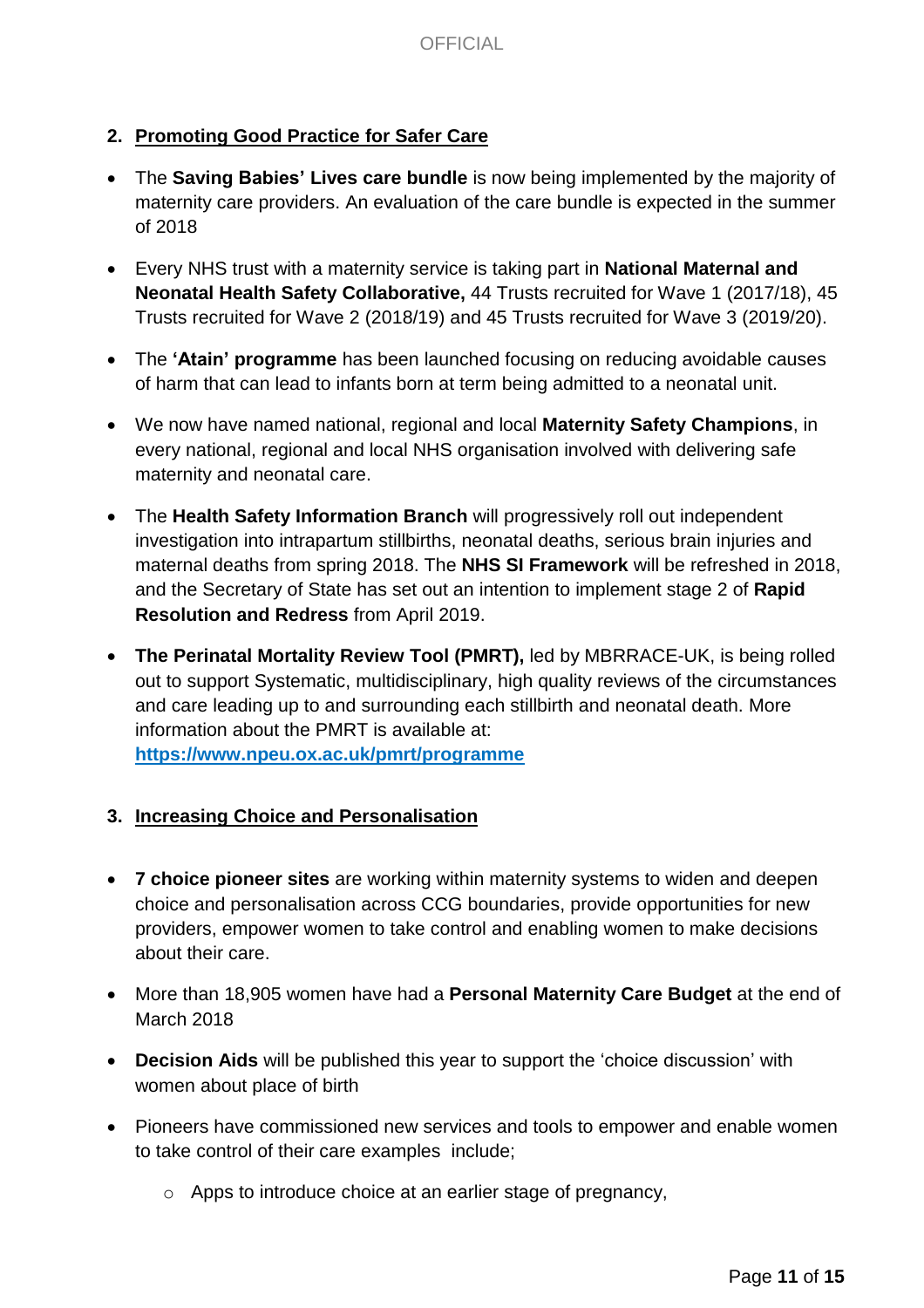- o additional breast feeding support services,
- o initiatives such as Neighbourhood Midwives, a social enterprise, which offer continuity of carer
- Evaluation of the seven pioneers will be available for consideration in the autumn following which we will be looking at opportunities for scale and learning.

### **4. Improving Access to Perinatal Mental Health**

- We are continuing to increase capacity and capability in **specialist perinatal mental health services** across England. This will mean that, by 2020/21, 30,000 more women will be able to access appropriate, high-quality specialist mental health care, closer to home, both in the community and in inpatient Mother and Baby Units.
- **Four new, eight-bedded Mother and Baby Units** (MBUs) have been commissioned to provide specialist care and support to mothers who experience severe mental ill health during and after pregnancy in areas of the country with particular access issues. We are also **increasing the number of beds in existing units** - expanding the current capacity by 49 per cent by the end of 2018/19.
- £40m was allocated to 20 sites in 2016 to support development of **specialist perinatal mental health community services** across England. This has enabled over 7000 more women to receive specialist perinatal mental health care between April 2017 and March 2018.
- A second wave of community perinatal mental health funding has recently been announced offering £23m in 2018/19 to **35 sites** covering 38 STPs and 134 CCGs, which will allow pregnant and new mothers experiencing mental health difficulties to access specialist perinatal mental health community services in every part of the country by April 2019.
- Twelve **perinatal mental health clinically-led networks** have been established covering all of England to support strategic planning and integrated working of specialist PMH services and wider system.
- Nine **consultant psychiatrists** have recently completed training as clinical leads for new services and **specialist training** delivered to over 250 general psychiatrists. Further leadership masterclasses are planned for 2018/19.
- A digital pilot is underway of the **multi professional competency framework** for perinatal mental health, prior to full scale launch by spring2018.
- **Data linkage** of the maternity and mental health datasets with a quarterly reporting schedule for 2018.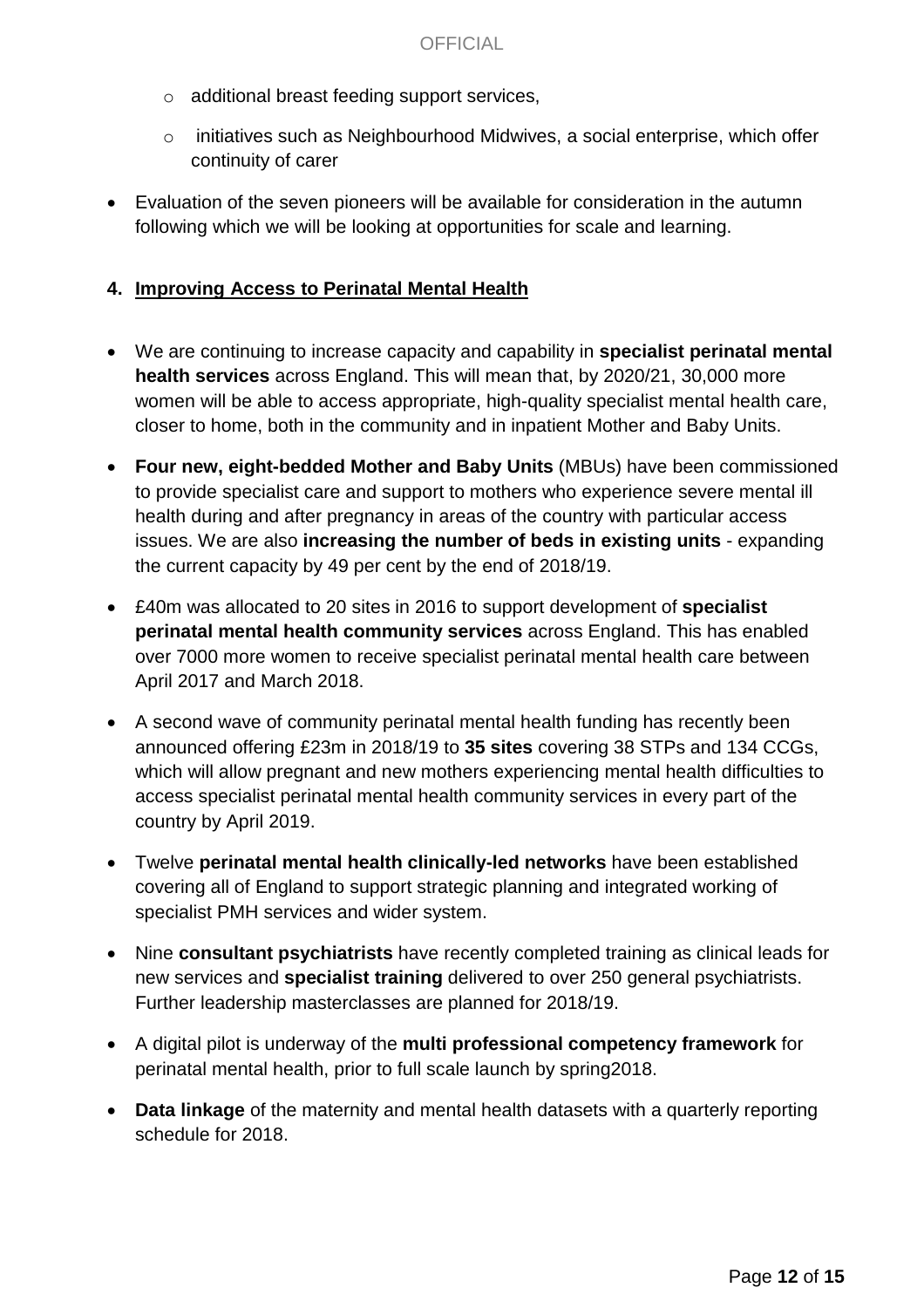### **5. Transforming the Workforce**

- The **Maternity Workforce Delivery Plan** will provide an assessment of the current workforce within the NHS in England and the expected demand for workforce in maternity services required to implement the vision in Better Births.
- 200 healthcare professionals will be trained in **sonography to increase capacity in obstetric ultrasound** by mid- 2018. Applications for two cohorts of trainees have been received and applications for a third cohort of trainees in September 2018 are now being accepted
- Developing the role of the Maternity Support Worker (MSW).
- In 2016 over £8.1 million of funding to 136 NHS Trusts across England to deliver **multi professional training** to improve maternity safety.
- Implementation of **A-EQUIP** nearing completion with 98% of the maternity system having introduced the model. More than 800 midwives are now trained as Professional Midwifery Advocates (PMAs).

### **6. Sharing Data and Information**

- Fourteen **Clinical Quality Improvement Metrics** have been identified, with eleven currently published as part of the Maternity Services Dataset monthly publication. These key metrics are used at maternity service level to monitor improvements in clinical quality on a monthly basis.
- Twenty-eight **National Maternity indicators** have been identified across five domains covering mortality and morbidity, clinical care and health population, choice and continuity of carer, user experience and organisational culture. The indicators will be used for benchmarking and monitoring improvement in maternity services at a national level.
- A configurable **data viewer** is being developed to enable clinical teams to engage more effectively with data on clinical quality, aid the identification of unwarranted variation, and encourage quality improvement. The data viewer will be launched in 2018.
- The **Maternity Services Data Set** is being updated throughout 2018 with a view to switching to a new version in spring/summer 2019. The update includes the removal of the paper-based records exemption, improving the structure of the dataset and incorporating linkage to other datasets, for example, with regards to mental health.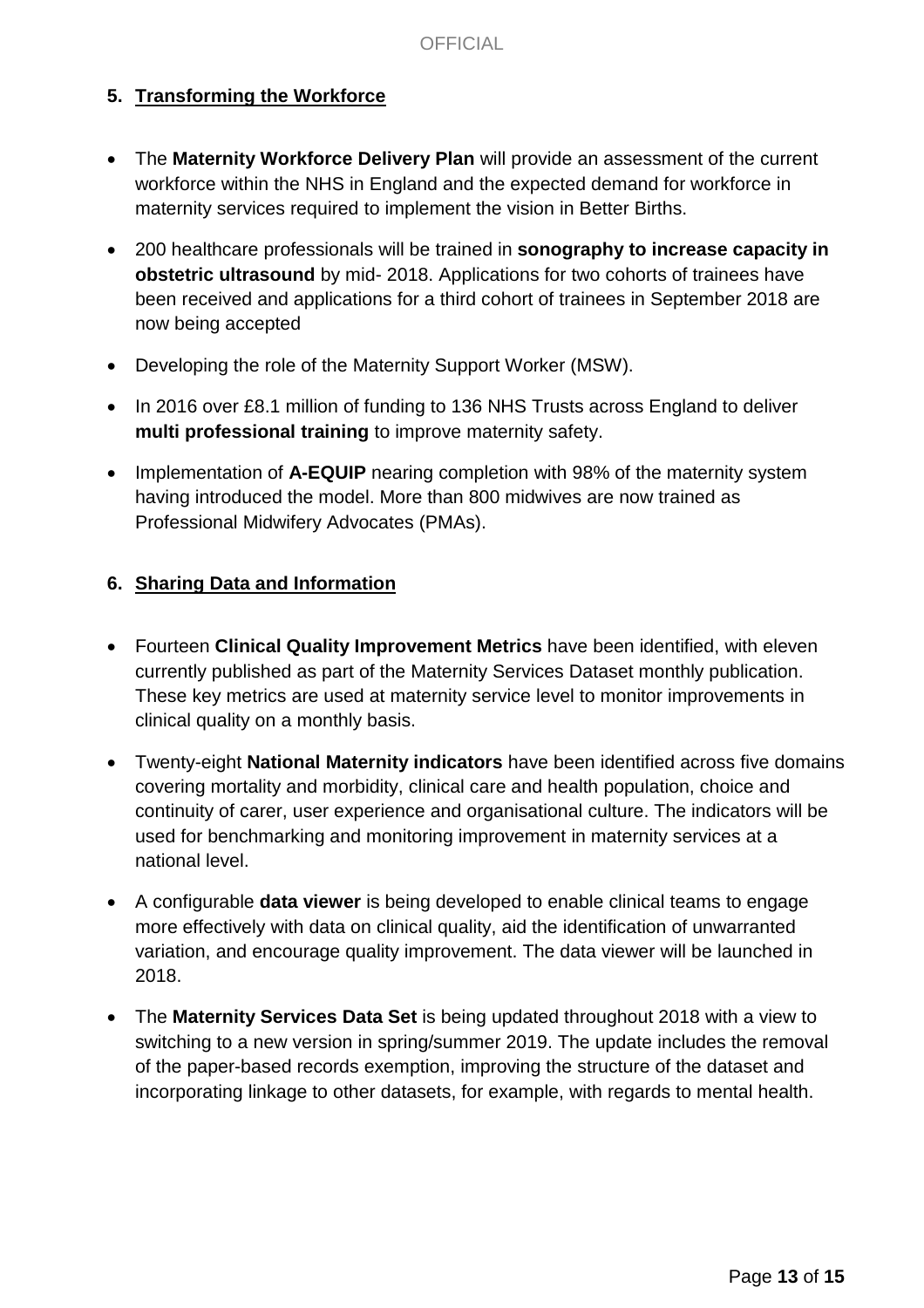### **7. Harnessing Digital Technology**

- The **NHS Choices** national content will be improved so women and their families will be able to more easily access higher quality, trusted information and advice during their pregnancy and following the birth of their child. There will be updated trusted content on the top 25 maternity topics by summer 2018, with a redesign of all maternity content by end of the year.
- **Maternity Apps** are being assessed and accredited as trusted content for inclusion into an apps library and made available via NHS Choices. Women and their families will be able to access trusted and safe apps that meet national standards and that are locally relevant, increasing personalisation and choice. The first two maternity apps will be published on the library shortly, with more to follow.
- There is a commitment to provide funding to a selection of trusts in order to increase the development, uptake and embedding of **electronic maternity personal health records**.

### **8. Reforming the Payment System**

- Supporting LMS with thinking through potential local payment reforms, including the development of **local variation templates** to support LMS's who wish to develop alternative funding arrangements to the Maternity pathway payment.
- A consultation on our proposals for changes to improve the operation of the pathway for the next tariff, as part of the **2019/21 tariff engagement process in early summer 2018**.
- In the longer term, we will review alternative approaches to **funding for maternity services** and look to promote those that can best support the implementation of Better Births locally.

### **9. Improving Prevention**

- Launched **[Prevention](https://www.gov.uk/government/collections/prevention-concordat-for-better-mental-health) Concordat for Better Mental Health** which includes a specific focus on parenting, and the prevention of postpartum suicide
- Launched a training package for **immunisation in pregnancy** now available for professionals to access for free [online.](https://www.gov.uk/government/collections/immunisation#immunisation-training-resources-for-healthcare-professionals)
- **Teenage pregnancy** for local authorities report was published. The report brings together data and evidence for each upper tier local authority in England available through **PHE's [Fingertips](https://fingertips.phe.org.uk/profile-group/child-health/profile/child-health-young-people/data#page/13/) tool.**
- **[Tobacco](https://www.gov.uk/government/publications/towards-a-smoke-free-generation-tobacco-control-plan-for-england) [Control](https://www.gov.uk/government/publications/towards-a-smoke-free-generation-tobacco-control-plan-for-england) Plan for [England](https://www.gov.uk/government/publications/towards-a-smoke-free-generation-tobacco-control-plan-for-england)** ambition to reduce rates of smoking during pregnancy to 6% by 2022.